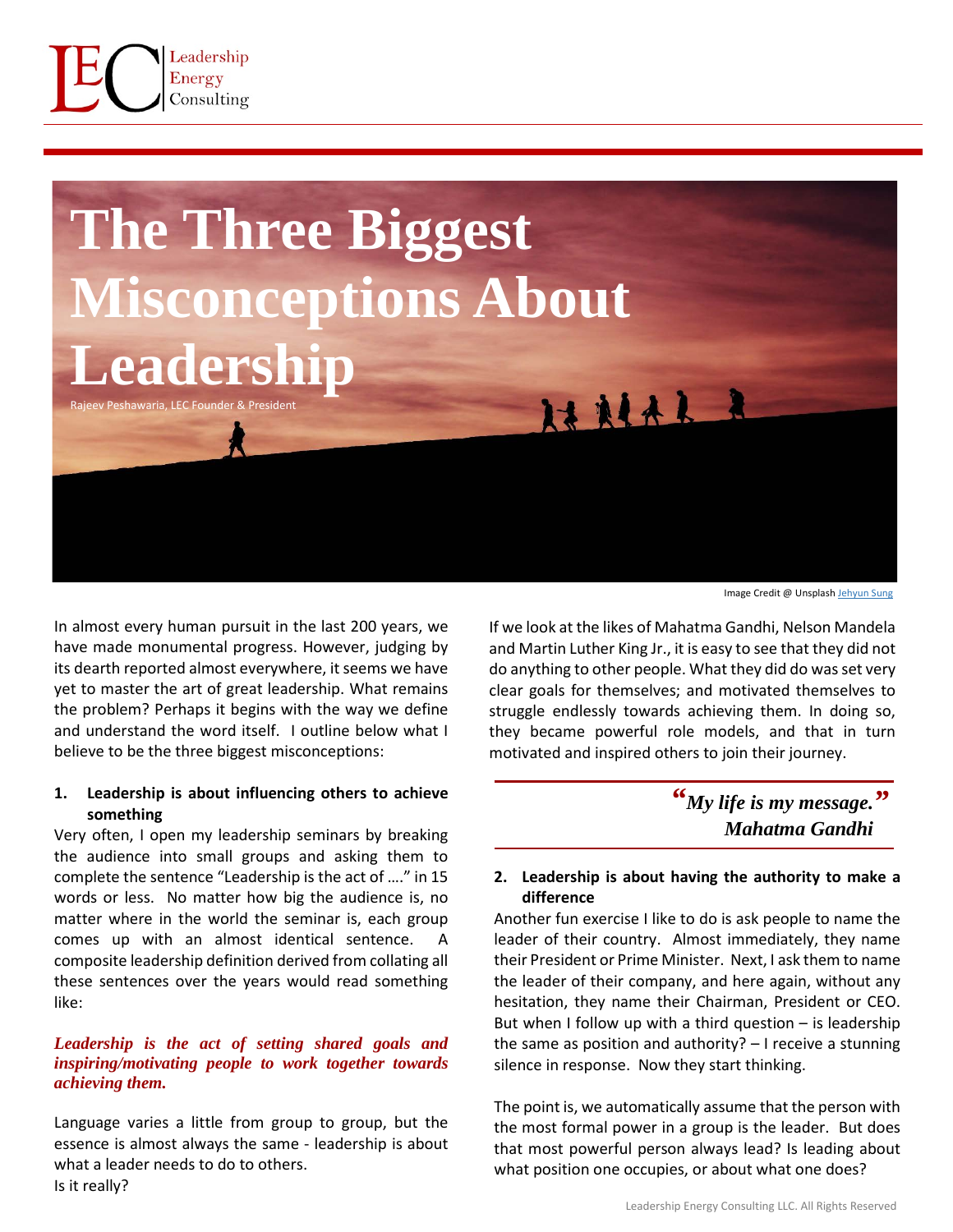Misconception 2 stems from Misconception 1. Because we believe leadership to be about influencing others in order to get something done, it is natural to assume that the person with the most formal authority is the leader. This flawed assumption became the primary provocation that drove me to write a whole book titled *Too Many Bosses, Too Few Leaders* 11 years ago. Again, if we look at Gandhi, Mandela, King and other great leaders throughout history, we can easily see that for most, if not all their lives, they never held political office, never had formal power or authority, and never commanded armies. Great leadership has very little to do with how much formal authority one has. Yet, most people complain about not having enough authority to make a difference.

Gandhi, Mandela and King were some of the most prominent examples of powerful leadership in the 20th century, but not about power itself. Their ability to inspire millions came from their own strong belief in a set of values they never compromised, and from pursuing a purpose greater than themselves. Because their purpose was rooted in strongly held values, and because it was greater than themselves, they lost fear. Because they were not afraid, they never gave up. And because they never gave up, they never failed. No one empowered them with titles, office or authority - their source of power was within them.

> *"I never lose. Either I win, or I learn. "Nelson Mandela*

#### **3. Followership = Leadership**

For as long as I can remember, we have been misinterpreting followership as leadership. Not only do we confuse the two, we have also been rewarding followership as if it were leadership. We do this day in and day out without even being aware of it. To no surprise, when I tell people that they are guilty of encouraging and rewarding followership in the mane of leadership, they disagree with me. But when I give them examples, once again, they fall deathly silent.

### Let me explain:

As parents, we love it when our children listen to us and obey. When they are too rebellious, we don't like it. Very early on, a child realizes that the best way for her to be appreciated and rewarded is to follow parents' instructions as closely as possible. As parents, we believe we know best what's right for our children, and without realizing it, we start training them to become fine followers.

Yet, we hope they will become great leaders when they grow up.

When the child goes to school, the same misconception continues in class. Which student is the teacher's pet in most classrooms around the world? The most obedient one. Not only that, the most obedient kid is usually appointed prefect or monitor of the class. Again, we reward followership in the name of leadership.

In the corporate world, some companies link employee engagement survey results to bonuses and promotion. This is well intentioned because if a company wants its managers to be good leaders, it should measure leadership effectiveness and reward it. What better way to measure leadership effectiveness than looking at employee engagement survey numbers, right? Wrong! If bonuses, promotions and other rewards are linked to engagement survey results, what kind of behaviors do managers indulge in? Pleasing. They avoid making tough decisions that are needed for the company but might be unpopular amongst staff. Pleasing, is an act of followership, not leadership.

The problem continues even in boardrooms. When a CEO presents a new strategic direction and plan, and asks the Board to approve it, the first questions the Board usually asks are these: Is this a confirmed best practice? How many others have already proven this model in our industry? If the CEO can give examples of other successes, the Board is quick to approve the plan. **"***Follow* **the best practice,"** they stress. But if the CEO says no one else has done it yet, that makes the Board uncomfortable.



Image Credit @ Freerange Jack [Moreh](https://freerangestock.com/photos/61091/follow-the-leader--leadership-concept-.html)